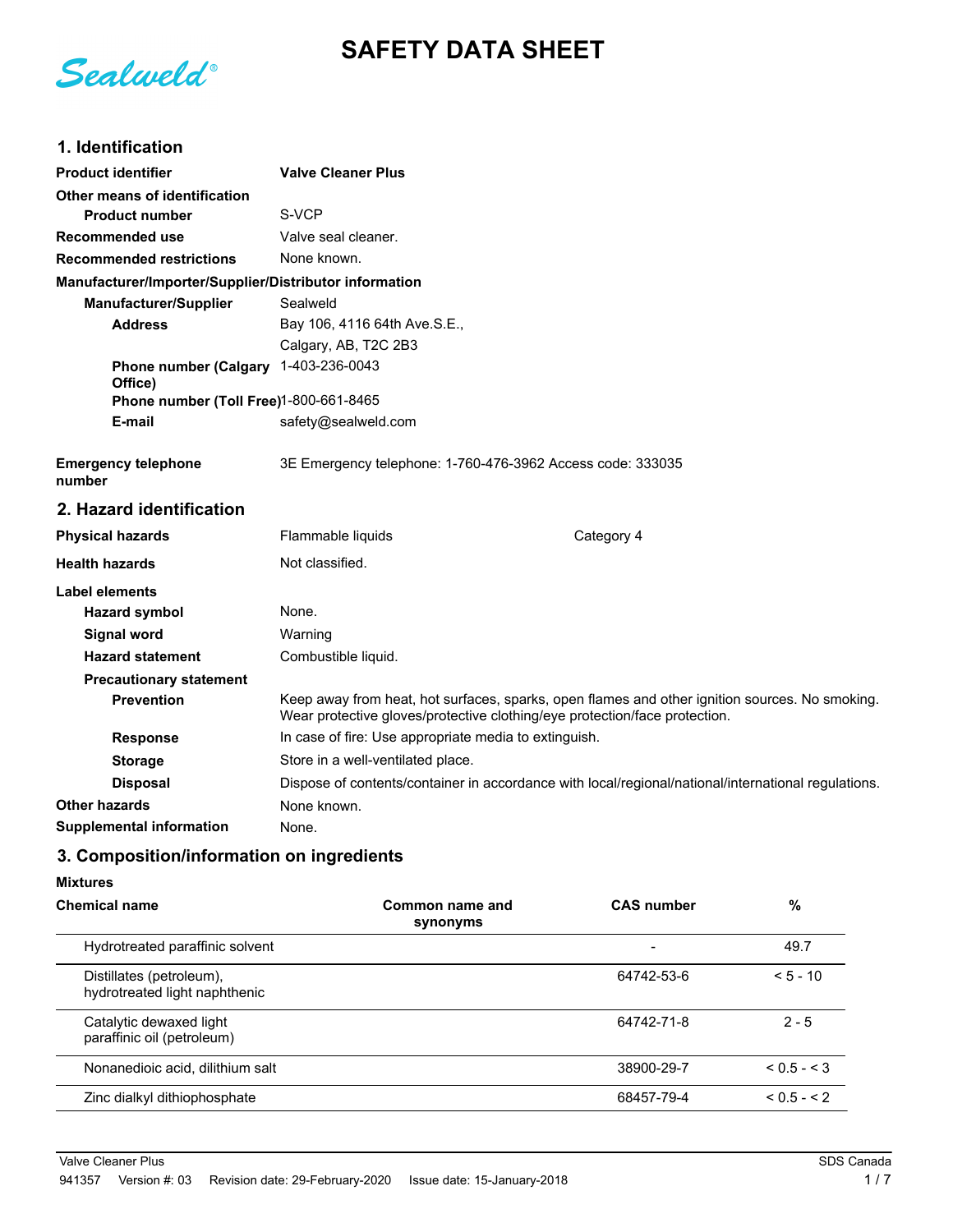All concentrations are in percent by weight unless otherwise indicated. Components not listed are either non-hazardous or are below reportable limits. Hydrotreated paraffinic solvent HMIRA Registry Number - 03344130. Filing Date - 2019-10-02 (other supplier). **Composition comments**

| 4. First-aid measures |  |
|-----------------------|--|
|-----------------------|--|

| <b>Inhalation</b>                                                            | Move to fresh air. Call a physician if symptoms develop or persist.                                                                                                          |  |
|------------------------------------------------------------------------------|------------------------------------------------------------------------------------------------------------------------------------------------------------------------------|--|
| <b>Skin contact</b>                                                          | Wash off with soap and water. Get medical attention if irritation develops and persists.                                                                                     |  |
| Eye contact                                                                  | Rinse with water. Get medical attention if irritation develops and persists.                                                                                                 |  |
| Ingestion                                                                    | Rinse mouth. Get medical attention if symptoms occur. If ingestion of a large amount does occur,<br>call a poison control centre immediately.                                |  |
| <b>Most important</b><br>symptoms/effects, acute and<br>delayed              | Direct contact with eyes may cause temporary irritation. Prolonged or repeated skin contact may<br>result in minor irritation.                                               |  |
| Indication of immediate<br>medical attention and special<br>treatment needed | Provide general supportive measures and treat symptomatically.                                                                                                               |  |
| <b>General information</b>                                                   | Ensure that medical personnel are aware of the material(s) involved, and take precautions to<br>protect themselves. Show this safety data sheet to the doctor in attendance. |  |

### **5. Fire-fighting measures**

| Suitable extinguishing media                                     | Water fog. Foam. Dry chemical powder. Carbon dioxide (CO2).                                                                                                                                                            |  |
|------------------------------------------------------------------|------------------------------------------------------------------------------------------------------------------------------------------------------------------------------------------------------------------------|--|
| Unsuitable extinguishing<br>media                                | Do not use water jet as an extinguisher, as this will spread the fire.                                                                                                                                                 |  |
| Specific hazards arising from<br>the chemical                    | The product is combustible, and heating may generate vapours which may form explosive<br>vapour/air mixtures. During fire, gases hazardous to health may be formed. Combustion products<br>may include: carbon oxides. |  |
| Special protective equipment<br>and precautions for firefighters | Self-contained breathing apparatus and full protective clothing must be worn in case of fire.                                                                                                                          |  |
| <b>Fire fighting</b><br>equipment/instructions                   | In case of fire and/or explosion do not breathe fumes. Move containers from fire area if you can do<br>so without risk.                                                                                                |  |
| <b>Specific methods</b>                                          | Use standard firefighting procedures and consider the hazards of other involved materials.                                                                                                                             |  |
| <b>General fire hazards</b>                                      | Combustible liquid.                                                                                                                                                                                                    |  |

### **6. Accidental release measures**

| ,,,,,,,,,,,,,,,,,,,,,,,,,                                                 |                                                                                                                                                                                                                                                                                                                                                                                                                              |
|---------------------------------------------------------------------------|------------------------------------------------------------------------------------------------------------------------------------------------------------------------------------------------------------------------------------------------------------------------------------------------------------------------------------------------------------------------------------------------------------------------------|
| Personal precautions,<br>protective equipment and<br>emergency procedures | Keep unnecessary personnel away. Keep people away from and upwind of spill/leak. Eliminate all<br>ignition sources (no smoking, flares, sparks, or flames in immediate area). Wear appropriate<br>protective equipment and clothing during clean-up. Ensure adequate ventilation. Local authorities<br>should be advised if significant spillages cannot be contained. For personal protection, see section<br>8 of the SDS. |
| <b>Methods and materials for</b><br>containment and cleaning up           | Eliminate all ignition sources (no smoking, flares, sparks, or flames in immediate area). Keep<br>combustibles (wood, paper, oil etc) away from spilled material. The product is immiscible with<br>water and will spread on the water surface.                                                                                                                                                                              |
|                                                                           | Large Spills: Stop the flow of material, if this is without risk. Dike the spilled material, where this is<br>possible. Absorb with earth, sand or other non-combustible material and transfer to containers for<br>later disposal. Following product recovery, flush area with water.                                                                                                                                       |
|                                                                           | Small Spills: Wipe up with absorbent material (e.g. cloth, fleece). Clean surface thoroughly to<br>remove residual contamination.                                                                                                                                                                                                                                                                                            |
|                                                                           | Never return spills to original containers for re-use. For waste disposal, see section 13 of the SDS.                                                                                                                                                                                                                                                                                                                        |
| <b>Environmental precautions</b>                                          | Avoid discharge into drains, water courses or onto the ground.                                                                                                                                                                                                                                                                                                                                                               |
| 7. Handling and storage                                                   |                                                                                                                                                                                                                                                                                                                                                                                                                              |
| Precautions for safe handling                                             | Keep away from open flames, hot surfaces and sources of ignition. When using do not smoke.<br>Avoid prolonged exposure. Provide adequate ventilation. Wear appropriate personal protective<br>equipment. Observe good industrial hygiene practices.                                                                                                                                                                          |
| Conditions for safe storage,<br>including any incompatibilities           | Keep away from heat, sparks and open flame. Store in a cool, dry place out of direct sunlight.<br>Store in tightly closed container. Store in a well-ventilated place. Keep in an area equipped with<br>sprinklers. Store away from incompatible materials (see section 10 of the SDS).                                                                                                                                      |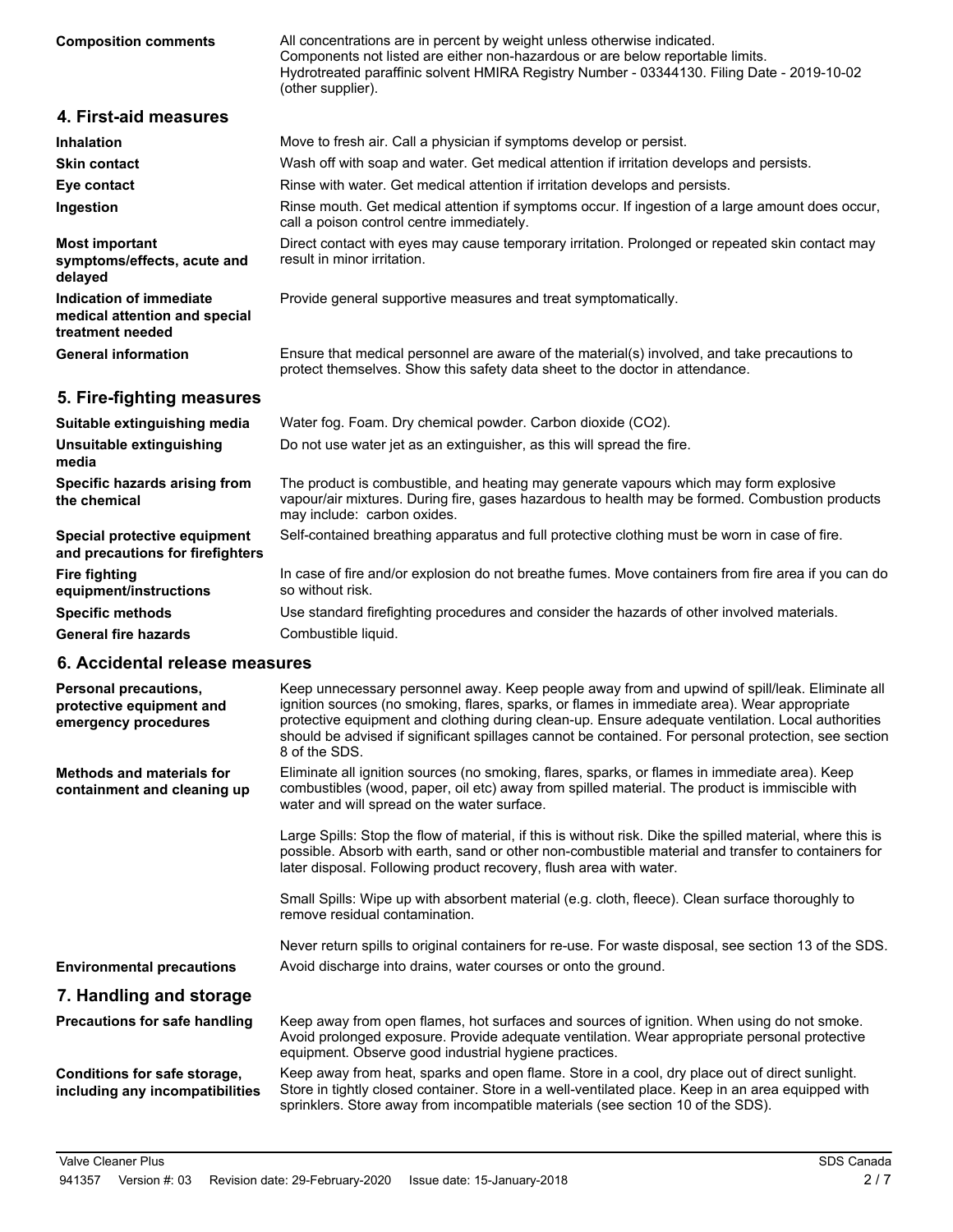### **8. Exposure controls/personal protection**

### **Occupational exposure limits**

| <b>US. ACGIH Threshold Limit Values</b><br><b>Components</b>                     | <b>Type</b>                                                                                                                                                                                                                                                                                                                                                        | <b>Value</b>     | Form                |
|----------------------------------------------------------------------------------|--------------------------------------------------------------------------------------------------------------------------------------------------------------------------------------------------------------------------------------------------------------------------------------------------------------------------------------------------------------------|------------------|---------------------|
| Catalytic dewaxed light<br>paraffinic oil (petroleum)<br>(CAS 64742-71-8)        | <b>TWA</b>                                                                                                                                                                                                                                                                                                                                                         | $5$ mg/m $3$     | Inhalable fraction. |
| <b>Components</b>                                                                | Canada. Alberta OELs (Occupational Health & Safety Code, Schedule 1, Table 2)<br><b>Type</b>                                                                                                                                                                                                                                                                       | Value            | Form                |
| Catalytic dewaxed light<br>paraffinic oil (petroleum)<br>(CAS 64742-71-8)        | <b>STEL</b>                                                                                                                                                                                                                                                                                                                                                        | 10 $mg/m3$       | Mist.               |
|                                                                                  | <b>TWA</b>                                                                                                                                                                                                                                                                                                                                                         | $5 \text{ mg/m}$ | Mist.               |
| Safety Regulation 296/97, as amended)                                            | Canada. British Columbia OELs. (Occupational Exposure Limits for Chemical Substances, Occupational Health and                                                                                                                                                                                                                                                      |                  |                     |
| <b>Components</b>                                                                | <b>Type</b>                                                                                                                                                                                                                                                                                                                                                        | <b>Value</b>     | Form                |
| Catalytic dewaxed light<br>paraffinic oil (petroleum)<br>(CAS 64742-71-8)        | <b>TWA</b>                                                                                                                                                                                                                                                                                                                                                         | 1 mg/m $3$       | Mist.               |
| <b>Components</b>                                                                | Canada. Manitoba OELs (Reg. 217/2006, The Workplace Safety And Health Act)<br><b>Type</b>                                                                                                                                                                                                                                                                          | Value            | Form                |
| Catalytic dewaxed light<br>paraffinic oil (petroleum)<br>$(CAS 64742 - 71 - 8)$  | <b>TWA</b>                                                                                                                                                                                                                                                                                                                                                         | $5 \text{ mg/m}$ | Inhalable fraction. |
| Distillates (petroleum),<br>hydrotreated light<br>naphthenic (CAS<br>64742-53-6) | <b>TWA</b>                                                                                                                                                                                                                                                                                                                                                         | $5 \text{ mg/m}$ | Inhalable fraction. |
| <b>Components</b>                                                                | Canada. Quebec OELs. (Ministry of Labor - Regulation respecting occupational health and safety)<br><b>Type</b>                                                                                                                                                                                                                                                     | Value            | Form                |
| Catalytic dewaxed light<br>paraffinic oil (petroleum)<br>(CAS 64742-71-8)        | <b>STEL</b>                                                                                                                                                                                                                                                                                                                                                        | 10 $mg/m3$       | Mist.               |
|                                                                                  | <b>TWA</b>                                                                                                                                                                                                                                                                                                                                                         | $5$ mg/m $3$     | Mist.               |
| Distillates (petroleum),<br>hydrotreated light<br>naphthenic (CAS<br>64742-53-6) | <b>STEL</b>                                                                                                                                                                                                                                                                                                                                                        | $10$ mg/m $3$    | Mist.               |
|                                                                                  | <b>TWA</b>                                                                                                                                                                                                                                                                                                                                                         | $5$ mg/m $3$     | Mist.               |
| <b>Components</b>                                                                | Canada. Saskatchewan OELs (Occupational Health and Safety Regulations, 1996, Table 21)<br><b>Type</b>                                                                                                                                                                                                                                                              | Value            |                     |
| Catalytic dewaxed light<br>paraffinic oil (petroleum)<br>(CAS 64742-71-8)        | 15 minute                                                                                                                                                                                                                                                                                                                                                          | 10 mg/m3         |                     |
|                                                                                  | 8 hour                                                                                                                                                                                                                                                                                                                                                             | $5 \text{ mg/m}$ |                     |
| Distillates (petroleum),<br>hydrotreated light<br>naphthenic (CAS<br>64742-53-6) | 15 minute                                                                                                                                                                                                                                                                                                                                                          | 10 $mg/m3$       |                     |
|                                                                                  | 8 hour                                                                                                                                                                                                                                                                                                                                                             | $5 \text{ mg/m}$ |                     |
| <b>Biological limit values</b>                                                   | No biological exposure limits noted for the ingredient(s).                                                                                                                                                                                                                                                                                                         |                  |                     |
| Appropriate engineering<br>controls                                              | Good general ventilation should be used. Ventilation rates should be matched to conditions. If<br>applicable, use process enclosures, local exhaust ventilation, or other engineering controls to<br>maintain airborne levels below recommended exposure limits. If exposure limits have not been<br>established, maintain airborne levels to an acceptable level. |                  |                     |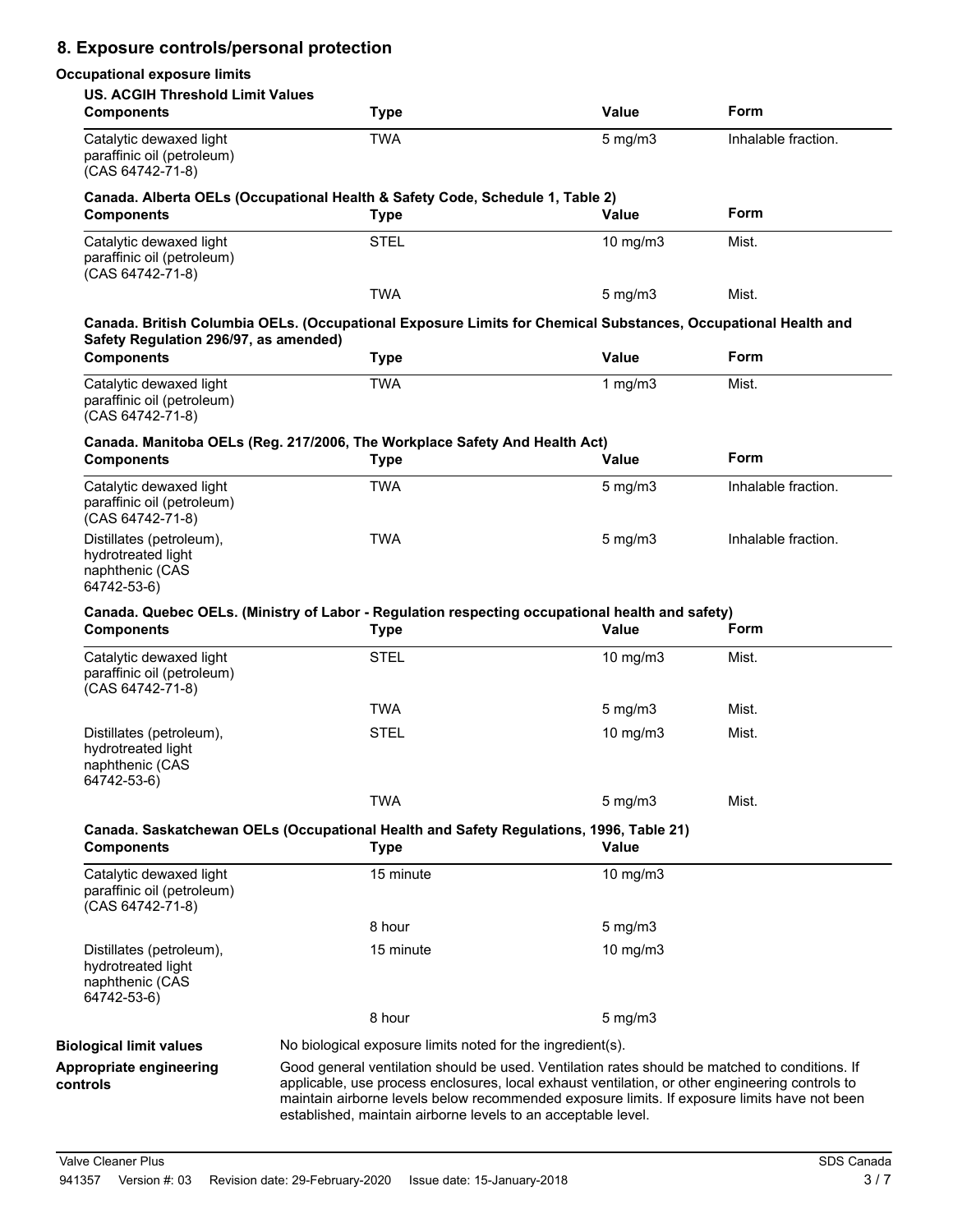|                                          | Individual protection measures, such as personal protective equipment                                                                                                                                                                                                                                                                                            |  |  |
|------------------------------------------|------------------------------------------------------------------------------------------------------------------------------------------------------------------------------------------------------------------------------------------------------------------------------------------------------------------------------------------------------------------|--|--|
| <b>Eye/face protection</b>               | Wear safety glasses with side shields (or goggles).                                                                                                                                                                                                                                                                                                              |  |  |
| <b>Skin protection</b>                   |                                                                                                                                                                                                                                                                                                                                                                  |  |  |
| <b>Hand protection</b>                   | Wear appropriate chemical resistant gloves. Suitable gloves can be recommended by the glove<br>supplier.                                                                                                                                                                                                                                                         |  |  |
| Other                                    | Wear suitable protective clothing.                                                                                                                                                                                                                                                                                                                               |  |  |
| <b>Respiratory protection</b>            | When workers are facing concentrations above the exposure limit they must use appropriate<br>certified respirators. Wear NIOSH approved respirator appropriate for airborne exposure at the<br>point of use. Appropriate respirator selection should be made by a qualified professional.<br>Recommended use: Chemical respirator with organic vapour cartridge. |  |  |
| <b>Thermal hazards</b>                   | Wear appropriate thermal protective clothing, when necessary.                                                                                                                                                                                                                                                                                                    |  |  |
| <b>General hygiene</b><br>considerations | When using do not smoke. Always observe good personal hygiene measures, such as washing<br>after handling the material and before eating, drinking, and/or smoking. Routinely wash work<br>clothing and protective equipment to remove contaminants.                                                                                                             |  |  |

### **9. Physical and chemical properties**

| <b>Appearance</b>                                 |                                                                                               |
|---------------------------------------------------|-----------------------------------------------------------------------------------------------|
| <b>Physical state</b>                             | Solid.                                                                                        |
| Form                                              | Semi-solid.                                                                                   |
| Colour                                            | Black.                                                                                        |
| Odour                                             | Petroleum.                                                                                    |
| <b>Odour threshold</b>                            | Not available.                                                                                |
| pH                                                | Not available.                                                                                |
| Melting point/freezing point                      | Not available.                                                                                |
| Initial boiling point and boiling<br>range        | Not available.                                                                                |
| <b>Flash point</b>                                | $> 79.4$ °C ( $> 175.0$ °F)                                                                   |
| <b>Evaporation rate</b>                           | Not available.                                                                                |
| Flammability (solid, gas)                         | Combustible.                                                                                  |
| Upper/lower flammability or explosive limits      |                                                                                               |
| <b>Flammability limit - lower</b><br>(%)          | Not available.                                                                                |
| <b>Flammability limit - upper</b><br>(%)          | Not available.                                                                                |
| Vapour pressure                                   | Not available.                                                                                |
| <b>Vapour density</b>                             | Not available.                                                                                |
| <b>Relative density</b>                           | Not available.                                                                                |
| Solubility(ies)                                   |                                                                                               |
| Solubility (water)                                | Immiscible in water.                                                                          |
| <b>Partition coefficient</b><br>(n-octanol/water) | Not available.                                                                                |
| <b>Auto-ignition temperature</b>                  | Not available.                                                                                |
| <b>Decomposition temperature</b>                  | Not available.                                                                                |
| <b>Viscosity</b>                                  | 260-330 dmm Cone penetration (ASTM D217)                                                      |
| <b>Other information</b>                          |                                                                                               |
| <b>Explosive properties</b>                       | Not explosive.                                                                                |
| <b>Oxidising properties</b>                       | Not oxidising.                                                                                |
| 10. Stability and reactivity                      |                                                                                               |
| <b>Reactivity</b>                                 | The product is stable and non-reactive under normal conditions of use, storage and transport. |

# **Chemical stability** Material is stable under normal conditions. **Possibility of hazardous** No dangerous reaction known under conditions of normal use. **reactions**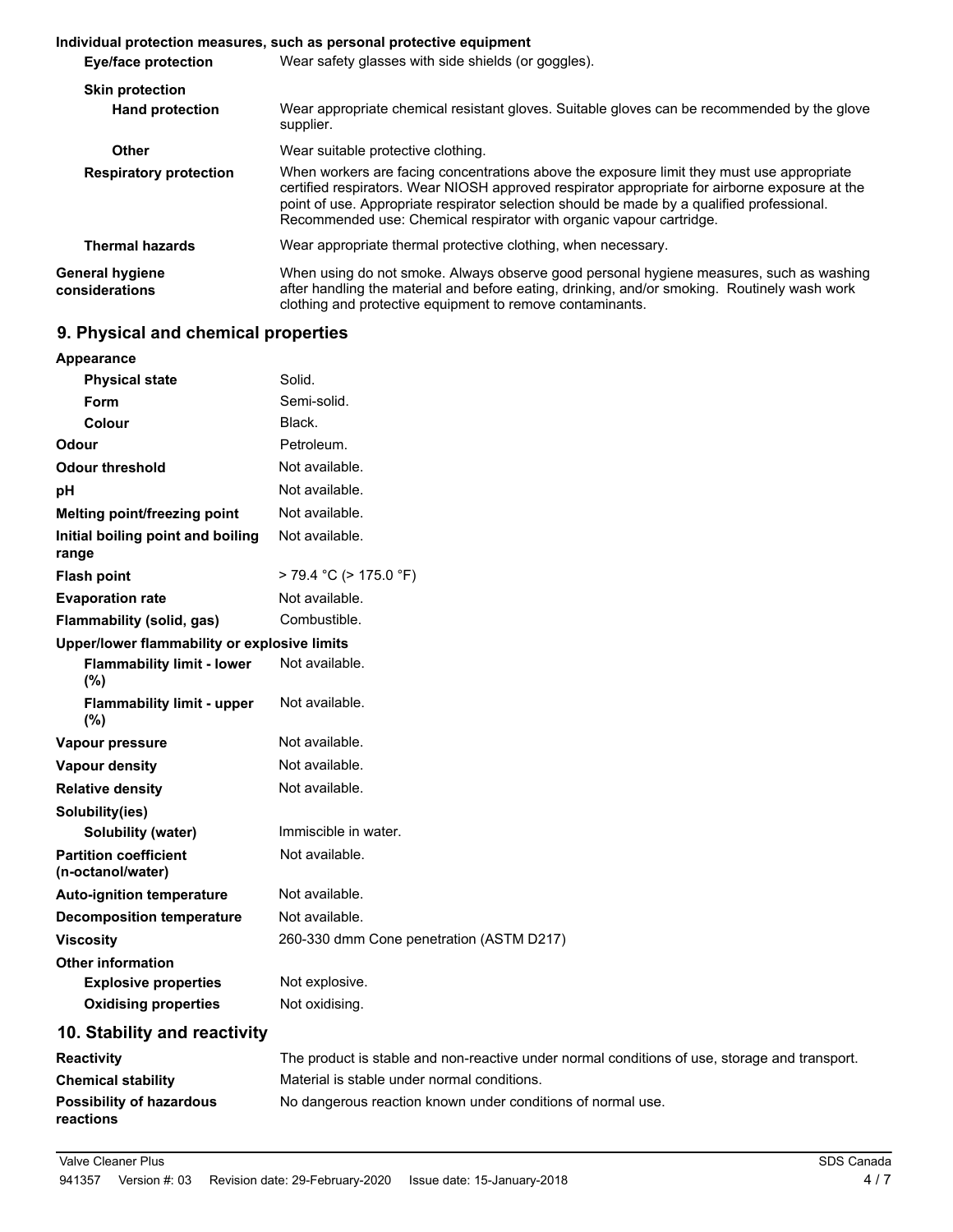| <b>Conditions to avoid</b>                 | Avoid heat, sparks, open flames and other ignition sources. Avoid temperatures exceeding the<br>flash point. Contact with incompatible materials. |
|--------------------------------------------|---------------------------------------------------------------------------------------------------------------------------------------------------|
| Incompatible materials                     | Strong oxidising agents.                                                                                                                          |
| <b>Hazardous decomposition</b><br>products | No hazardous decomposition products are known.                                                                                                    |

# **11. Toxicological information**

| Information on likely routes of exposure                                           |                                                                                                                                |  |  |
|------------------------------------------------------------------------------------|--------------------------------------------------------------------------------------------------------------------------------|--|--|
| <b>Inhalation</b>                                                                  | Prolonged inhalation may be harmful.                                                                                           |  |  |
| <b>Skin contact</b>                                                                | May cause mild skin irritation.                                                                                                |  |  |
| Eye contact                                                                        | Direct contact with eyes may cause temporary irritation.                                                                       |  |  |
| Ingestion                                                                          | May cause discomfort if swallowed.                                                                                             |  |  |
| Symptoms related to the<br>physical, chemical and<br>toxicological characteristics | Direct contact with eyes may cause temporary irritation. Prolonged or repeated skin contact may<br>result in minor irritation. |  |  |

#### **Information on toxicological effects**

| <b>Acute toxicity</b>                                                      | May be harmful if swallowed.                                                                                                                                                        |                                                                              |  |
|----------------------------------------------------------------------------|-------------------------------------------------------------------------------------------------------------------------------------------------------------------------------------|------------------------------------------------------------------------------|--|
| <b>Components</b>                                                          | <b>Species</b>                                                                                                                                                                      | <b>Test Results</b>                                                          |  |
| Hydrotreated paraffinic solvent (CAS -)                                    |                                                                                                                                                                                     |                                                                              |  |
| Acute                                                                      |                                                                                                                                                                                     |                                                                              |  |
| Dermal                                                                     |                                                                                                                                                                                     |                                                                              |  |
|                                                                            | Rat                                                                                                                                                                                 | >= 5000 mg/kg Acute Toxicity Estimate                                        |  |
| Oral                                                                       |                                                                                                                                                                                     |                                                                              |  |
|                                                                            | Rat                                                                                                                                                                                 | >= 2000 mg/kg Acute Toxicity Estimate                                        |  |
| <b>Skin corrosion/irritation</b>                                           | Prolonged skin contact may cause temporary irritation.                                                                                                                              |                                                                              |  |
| Serious eye damage/eye<br>irritation                                       | Direct contact with eyes may cause temporary irritation.                                                                                                                            |                                                                              |  |
| Respiratory or skin sensitisation                                          |                                                                                                                                                                                     |                                                                              |  |
| <b>Respiratory sensitisation</b>                                           | Not a respiratory sensitiser.                                                                                                                                                       |                                                                              |  |
| <b>Skin sensitisation</b>                                                  | This product is not expected to cause skin sensitisation.                                                                                                                           |                                                                              |  |
| Germ cell mutagenicity                                                     | No data available to indicate product or any components present at greater than 0.1% are<br>mutagenic or genotoxic.                                                                 |                                                                              |  |
| Carcinogenicity                                                            | Not classifiable as to carcinogenicity to humans.<br>Petroleum components contained in this product meet the IP 346 criteria of less than 3 percent<br>DMSO-extractable components. |                                                                              |  |
| <b>ACGIH Carcinogens</b>                                                   |                                                                                                                                                                                     |                                                                              |  |
| Catalytic dewaxed light paraffinic oil (petroleum)<br>(CAS 64742-71-8)     |                                                                                                                                                                                     | A4 Not classifiable as a human carcinogen.                                   |  |
| Distillates (petroleum), hydrotreated light naphthenic<br>(CAS 64742-53-6) |                                                                                                                                                                                     | A4 Not classifiable as a human carcinogen.                                   |  |
| Canada - Manitoba OELs: carcinogenicity                                    |                                                                                                                                                                                     |                                                                              |  |
| Catalytic dewaxed light paraffinic oil (petroleum)<br>(CAS 64742-71-8)     |                                                                                                                                                                                     | Not classifiable as a human carcinogen.                                      |  |
| (CAS 64742-53-6)                                                           | Distillates (petroleum), hydrotreated light naphthenic                                                                                                                              | Not classifiable as a human carcinogen.                                      |  |
|                                                                            |                                                                                                                                                                                     | Suspected human carcinogen.                                                  |  |
|                                                                            | IARC Monographs. Overall Evaluation of Carcinogenicity                                                                                                                              |                                                                              |  |
| Catalytic dewaxed light paraffinic oil (petroleum)<br>(CAS 64742-71-8)     |                                                                                                                                                                                     | 3 Not classifiable as to carcinogenicity to humans.                          |  |
| <b>Reproductive toxicity</b>                                               |                                                                                                                                                                                     | This product is not expected to cause reproductive or developmental effects. |  |
| Specific target organ toxicity -<br>single exposure                        | Not classified.                                                                                                                                                                     |                                                                              |  |
| Specific target organ toxicity -<br>repeated exposure                      | Not classified.                                                                                                                                                                     |                                                                              |  |
| <b>Aspiration hazard</b>                                                   | Not an aspiration hazard.                                                                                                                                                           |                                                                              |  |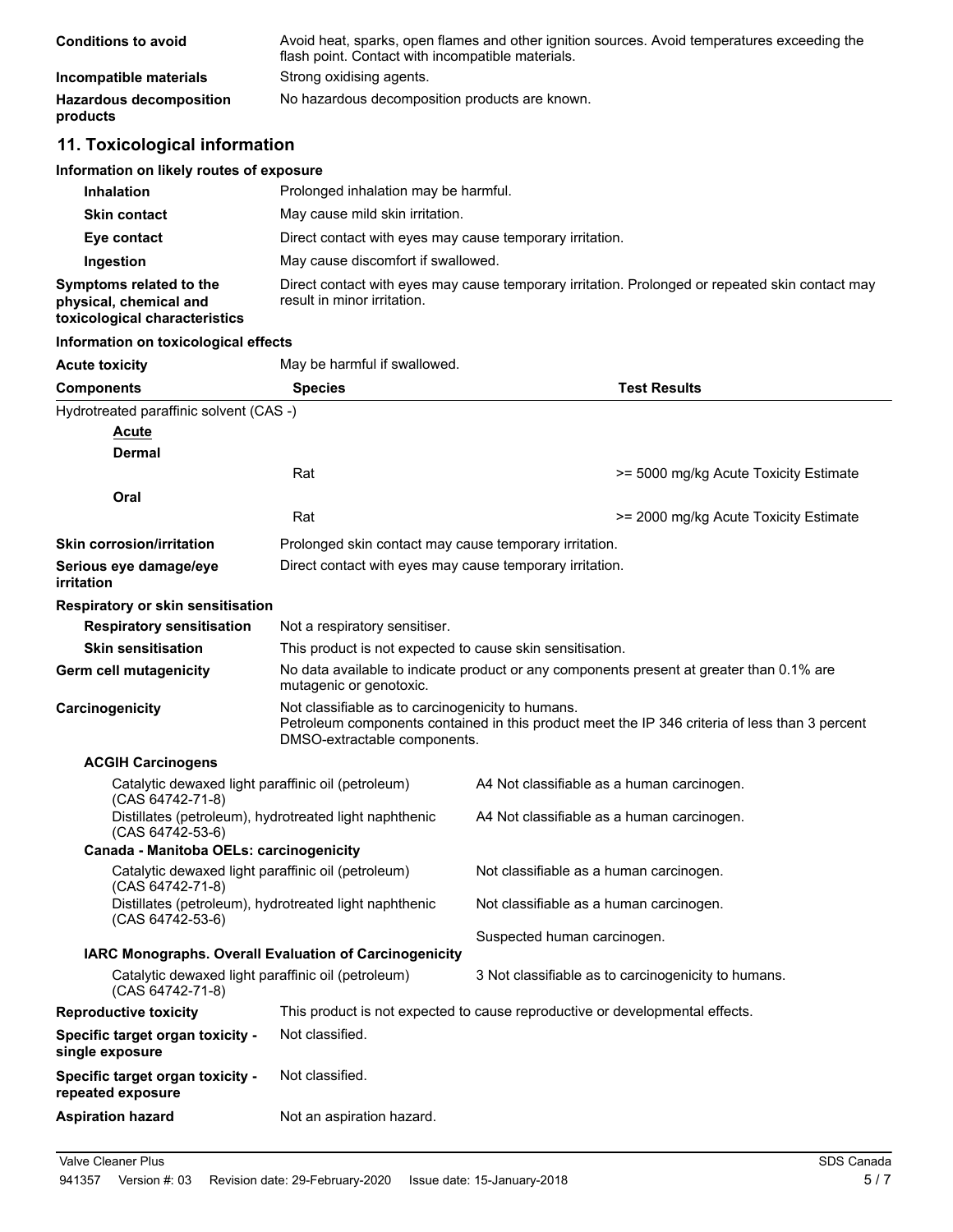### **12. Ecological information**

| <b>Ecotoxicity</b>                       | The product is not classified as environmentally hazardous. However, this does not exclude the<br>possibility that large or frequent spills can have a harmful or damaging effect on the environment.                  |                |                     |  |
|------------------------------------------|------------------------------------------------------------------------------------------------------------------------------------------------------------------------------------------------------------------------|----------------|---------------------|--|
| <b>Components</b>                        |                                                                                                                                                                                                                        | <b>Species</b> | <b>Test Results</b> |  |
| Hydrotreated paraffinic solvent (CAS -)  |                                                                                                                                                                                                                        |                |                     |  |
| <b>Aquatic</b>                           |                                                                                                                                                                                                                        |                |                     |  |
| Algae                                    | EC50                                                                                                                                                                                                                   | Algae          | > 1000 mg/l, 72 hr  |  |
| Crustacea                                | <b>LC50</b>                                                                                                                                                                                                            | Daphnia magna  | > 1000 mg/l, 48 hr  |  |
| Persistence and degradability            | No data is available on the degradability of this product.                                                                                                                                                             |                |                     |  |
| <b>Bioaccumulative potential</b>         | No data available.                                                                                                                                                                                                     |                |                     |  |
| <b>Mobility in soil</b>                  | The product is insoluble in water. Expected to have low mobility in soil.                                                                                                                                              |                |                     |  |
| Other adverse effects                    | The product contains volatile organic compounds which have a photochemical ozone creation<br>potential.                                                                                                                |                |                     |  |
| 13. Disposal considerations              |                                                                                                                                                                                                                        |                |                     |  |
| <b>Disposal instructions</b>             | Collect and reclaim or dispose in sealed containers at licensed waste disposal site. Dispose of<br>contents/container in accordance with local/regional/national/international regulations.                            |                |                     |  |
| Local disposal regulations               | Dispose in accordance with all applicable regulations.                                                                                                                                                                 |                |                     |  |
| Hazardous waste code                     | The waste code should be assigned in discussion between the user, the producer and the waste<br>disposal company.                                                                                                      |                |                     |  |
| Waste from residues / unused<br>products | Dispose of in accordance with local regulations. Empty containers or liners may retain some<br>product residues. This material and its container must be disposed of in a safe manner (see:<br>Disposal instructions). |                |                     |  |
| <b>Contaminated packaging</b>            | Since emptied containers may retain product residue, follow label warnings even after container is<br>emptied. Empty containers should be taken to an approved waste handling site for recycling or<br>disposal.       |                |                     |  |

### **14. Transport information**

#### **TDG**

Not regulated as dangerous goods.

#### **IATA**

Not regulated as dangerous goods.

#### **IMDG**

Not regulated as dangerous goods.

#### **Transport in bulk according to** Not applicable. **Annex II of MARPOL 73/78 and the IBC Code**

#### **15. Regulatory information**

**Canadian regulations**

This product has been classified in accordance with the hazard criteria of the HPR and the SDS contains all the information required by the HPR.

#### **Controlled Drugs and Substances Act**

Not regulated.

**Export Control List (CEPA 1999, Schedule 3)**

Not listed.

**Greenhouse Gases**

Not listed.

**Ontario. Toxic Substances. Toxic Reduction Act, 2009. Regulation 455/09 (July 1, 2011)**

Zinc dialkyl dithiophosphate (CAS 68457-79-4)

**Precursor Control Regulations**

Not regulated.

**International regulations**

**Stockholm Convention**

#### Not applicable.

**Rotterdam Convention**

Not applicable.